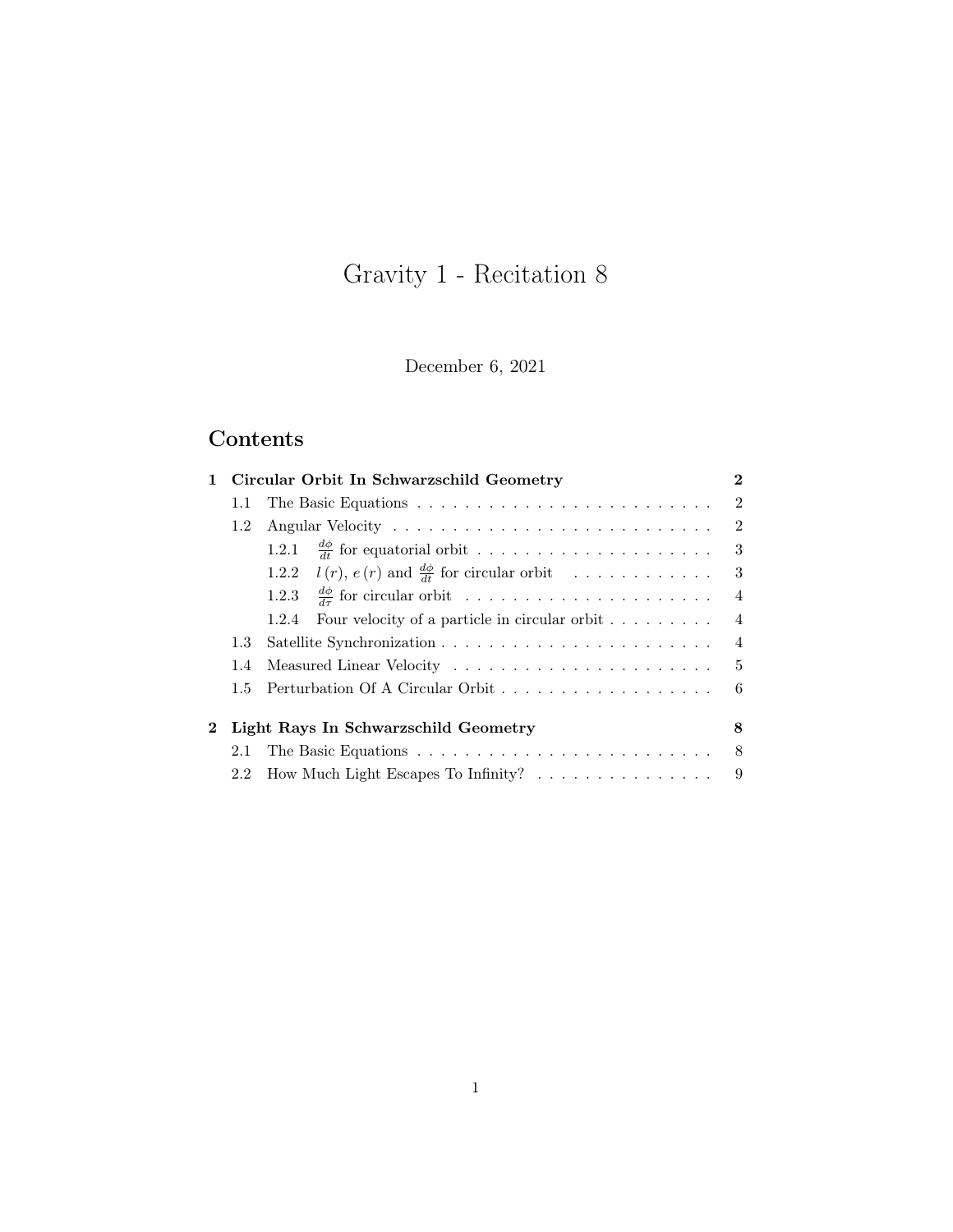## <span id="page-1-0"></span>1 Circular Orbit In Schwarzschild Geometry

#### <span id="page-1-1"></span>1.1 The Basic Equations

The Schwarzschild metric is

<span id="page-1-9"></span>
$$
ds^{2} = -\left(1 - \frac{2M}{r}\right)dt^{2} + \left(1 - \frac{2M}{r}\right)^{-1}dr^{2} + r^{2}d\Omega^{2}
$$
 (1)

The conserved quantities  $e$  and  $l$  are

<span id="page-1-3"></span>
$$
e = -\xi \cdot u_p = -g_{tt}u_p^t = \left(1 - \frac{2M}{r}\right)\frac{dt}{d\tau}
$$
 (2)

<span id="page-1-4"></span>
$$
l = \eta \cdot u_p = g_{\phi\phi} u_p^{\phi} = r^2 \sin^2 \theta \frac{d\phi}{d\tau}
$$
 (3)

where  $\xi$  is the timelike Killing vector  $(1, 0, 0, 0)$ ,  $\eta$  is the Killing vector associated with the azimuthal symmetry  $(0, 0, 0, 1)$  and  $u_p$  is the particle's 4-velocity.

A stationary observer at radius  $r$  has four velocity in coordinate basis

<span id="page-1-8"></span>
$$
u_{ob}^{\mu} = \left( \left( 1 - \frac{2M}{r} \right)^{-\frac{1}{2}}, 0, 0, 0 \right) \tag{4}
$$

The energy equation for a massive particle is

<span id="page-1-6"></span>
$$
\mathcal{E} = \frac{1}{2} \left( \frac{dr}{d\tau} \right)^2 + V_{eff} \left( r \right) \tag{5}
$$

where

<span id="page-1-7"></span>
$$
\mathcal{E} = \frac{e^2 - 1}{2} \tag{6}
$$

and the effective potential for massive particles is

<span id="page-1-5"></span>
$$
V_{eff}(r) = \frac{1}{2} \left[ \left( 1 - \frac{2M}{r} \right) \left( 1 + \frac{l^2}{r^2} \right) - 1 \right] = -\frac{M}{r} + \frac{l^2}{2r^2} - \frac{Ml^2}{r^3} \tag{7}
$$

#### <span id="page-1-2"></span>1.2 Angular Velocity

The angular velocity  $\Omega$  with respect to the Schwarzschild coordinate time t is the rate measured with respect to a stationary clock at infinity, where  $t$  and the proper time of such a clock coincide.

Find  $\Omega = \frac{d\phi}{dt}$  for a circular orbit of radius r by the following two steps: 1. Express  $\Omega(r)$  with e, l, for any equatorial orbit.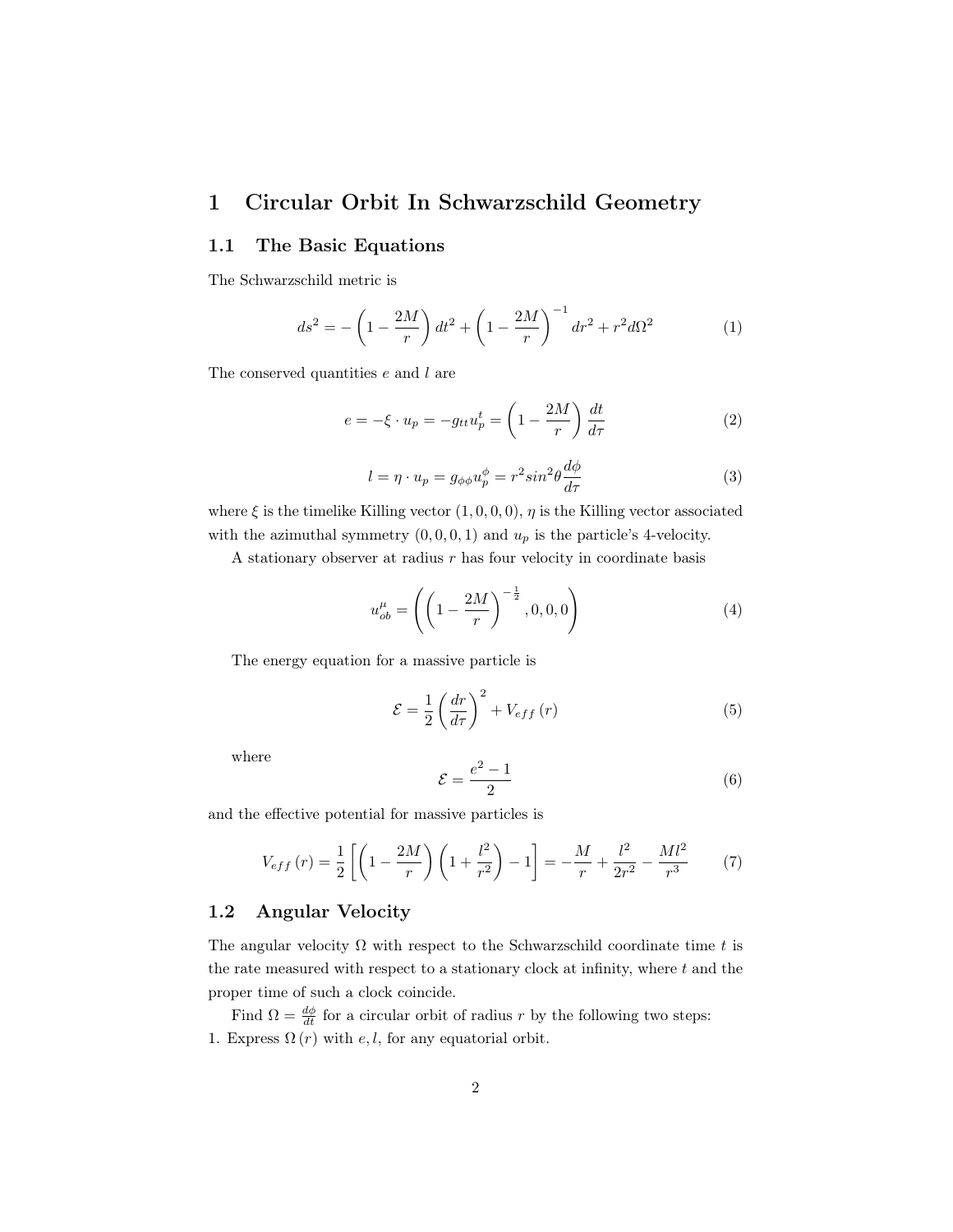2. Find  $l(r)$  and  $e(r)$  for a circular orbit and substitute into  $\Omega$ .

3. Find the angular velocity of the particle with respect to the proper time  $\frac{d\phi}{d\tau}$ .

4. Find the 4-velocity of the circulating particle.

## <span id="page-2-0"></span>1.2.1  $\frac{d\phi}{dt}$  for equatorial orbit

We divide the coordinates velocities and use [\(2\)](#page-1-3) and [\(3\)](#page-1-4)

<span id="page-2-4"></span>
$$
\Omega = \frac{d\phi}{dt} = \frac{\frac{d\phi}{dr}}{\frac{dt}{d\tau}} = \frac{1}{r^2} \left( 1 - \frac{2M}{r} \right) \frac{l}{e}
$$
\n(8)

## <span id="page-2-1"></span>1.2.2  $l(r)$ ,  $e(r)$  and  $\frac{d\phi}{dt}$  for circular orbit

 $e^2 - 1$  $\frac{-1}{2} = \frac{1}{2}$ 

<span id="page-2-5"></span> $e^2 = \left(1 - \frac{2M}{\mu}\right)$ 

r

We find  $l$  for circular orbit by setting the effective potential  $(7)$  derivative to zero

$$
\frac{dV_{eff}}{dr} = \frac{M}{r} - \frac{l^2}{r^3} + \frac{3Ml^2}{r^4} = 0\tag{9}
$$

<span id="page-2-2"></span>
$$
Mr^2 - l^2r + 3Ml^2 = 0\tag{10}
$$

 $l$  for circular orbit

$$
l^{2} = \frac{Mr^{2}}{r - 3M} = Mr \left(1 - \frac{3M}{r}\right)^{-1}
$$
 (11)

We find e from the energy equation [\(5\)](#page-1-6),[\(6\)](#page-1-7), by setting  $\frac{dr}{d\tau} = 0$  and plug [\(11\)](#page-2-2) in

to  $V_{eff}$  [\(7\)](#page-1-5). First,

$$
1 + \frac{l^2}{r^2} = \frac{r - 2M}{r - 3M} = \left(1 - \frac{2M}{r}\right) \left(1 - \frac{3M}{r}\right)^{-1}
$$
(12)

Therefore

 $\overline{a}$ 

✍

$$
\frac{1}{2}\left[\left(1-\frac{2M}{r}\right)\left(1+\frac{l^2}{r^2}\right)-1\right]
$$
\n
$$
\left(1-\frac{2M}{r}\right)^2\left(1-\frac{3M}{r^2}\right)^{-1}
$$
\n(14)

e for circular orbit

We need the ratio  $\frac{l}{e}$ 

<span id="page-2-3"></span>
$$
\left(\frac{l}{e}\right)^2 = Mr \left(1 - \frac{2M}{r}\right)^{-2} \tag{15}
$$

r

Now plug [\(15\)](#page-2-3) into [\(8\)](#page-2-4) yields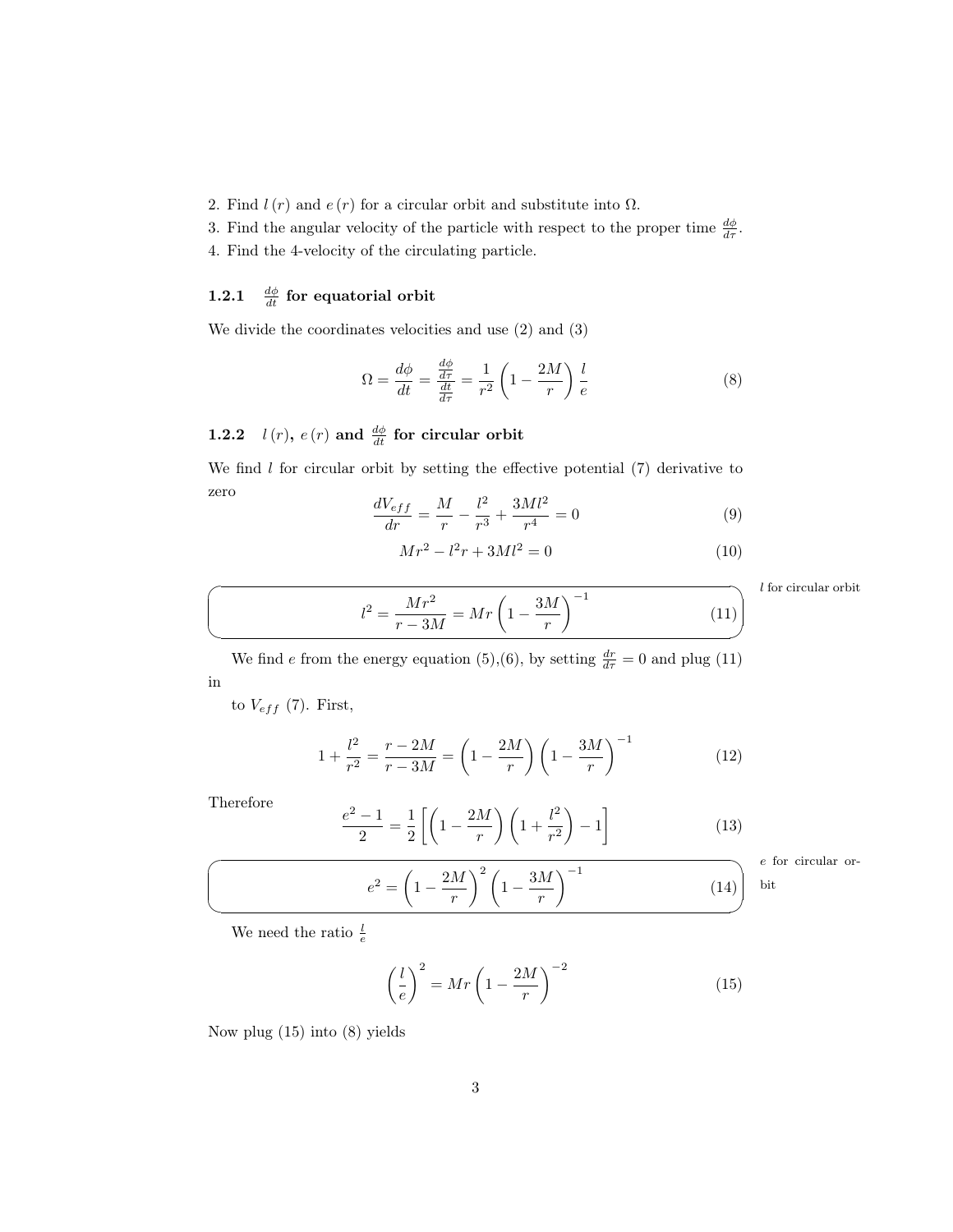<span id="page-3-3"></span>
$$
\Omega^2=\frac{M}{r^3}
$$

<span id="page-3-0"></span> $1.2.3$  $\frac{d\phi}{d\tau}$  for circular orbit

From [\(3\)](#page-1-4) we have

 $\overline{a}$ 

 $\searrow$ 

<span id="page-3-4"></span>
$$
\frac{d\phi}{d\tau} = \frac{l}{r^2} \tag{17}
$$

Plug [\(11\)](#page-2-2) for circular orbit

| $d\phi$<br><b>OTA</b><br>11L<br>$\Omega$<br>ΥÕ<br>$\sim$<br>$d\tau$ | ᅩ |
|---------------------------------------------------------------------|---|
|---------------------------------------------------------------------|---|

proper ✌ circular orbit angular velocity for

t angular velocity

for circular orbit -

Kepler law

(16)

This is faster than [\(16\)](#page-3-3). A clock on the circulating orbit runs slow compared to a clock at infinity both because it is moving (time dilation) and because it is in a lower gravitational potential. Note that there can be no circular orbits with  $r < 3M$ .

The problem can also be done by computing

$$
\frac{d\phi}{d\tau} = \frac{d\phi}{dt}\frac{dt}{d\tau} \tag{19}
$$

where from  $(2)$  and  $(14)$ 

 $\sqrt{2}$ 

✍

<span id="page-3-5"></span>
$$
\frac{dt}{d\tau} = e \left( 1 - \frac{2M}{r} \right)^{-1} = \left( 1 - \frac{3M}{r} \right)^{-\frac{1}{2}}
$$
\n(20)

#### <span id="page-3-1"></span>1.2.4 Four velocity of a particle in circular orbit

From  $(18)$ ,  $(20)$  and  $(16)$  we have

<span id="page-3-6"></span>
$$
u^{\mu} = \left(\frac{dt}{d\tau}, 0, 0, \frac{d\phi}{d\tau}\right) = \left(1 - \frac{3M}{r}\right)^{-\frac{1}{2}} (1, 0, 0, \Omega)
$$

Four velocity of a ✌ lar orbit particle in circu-

 $(21)$ 

#### <span id="page-3-2"></span>1.3 Satellite Synchronization

A satellite orbit a planet of radius  $R$  in a circular motion. What does the orbit radius  $r$  should be so that the clock on the satellite would be synchronized with a stationary clock on the surface of the planet?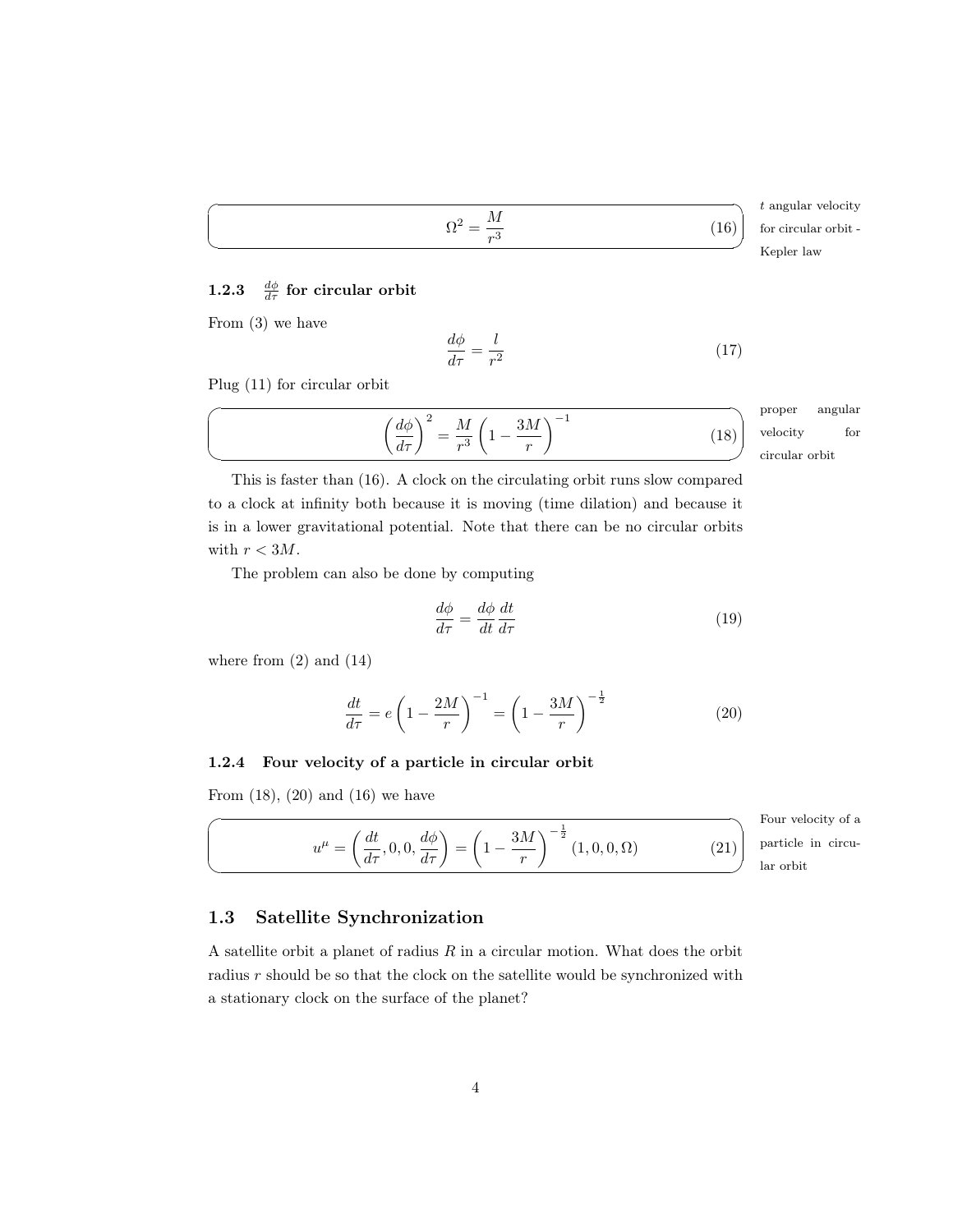The proper time along a circular orbit (in equatorial plane) is

$$
d\tau_{circ}^2 = \left(1 - \frac{2M}{r}\right)dt^2 - r^2d\phi^2\tag{22}
$$

$$
d\tau_{circ}^2 = \left(1 - \frac{2M}{r}\right)dt^2 - r^2 \left(\frac{d\phi}{dt}\right)^2 dt^2
$$

$$
= \left(1 - \frac{2M}{r} - r^2 \Omega^2\right)dt^2
$$
(23)

Use result [\(16\)](#page-3-3), the proper time of the satellite is

$$
d\tau_r^2 = \left(1 - \frac{3M}{r}\right)dt^2\tag{24}
$$

We could have use instead result [\(20\)](#page-3-5).

The proper time of the stationary observer is

$$
d\tau_R^2 = \left(1 - \frac{2M}{R}\right)dt^2\tag{25}
$$

Synchronization condition

$$
d\tau_r^2 = d\tau_R^2 \tag{26}
$$

yields

$$
r = \frac{3}{2}R\tag{27}
$$

Notice that this is exactly same result we found from the weak field metric.

## <span id="page-4-0"></span>1.4 Measured Linear Velocity

Find the linear velocity of a particle in a circular orbit of radius  $r$  that would be measured by a stationary observer stationed at one point on the orbit. What is its value at the ISCO?

To find the measured velocity  $\boldsymbol{v}$  we use

<span id="page-4-1"></span>
$$
-u_{ob} \cdot u_p = \gamma \tag{28}
$$

where

$$
\gamma = \left(1 - v^2\right)^{-\frac{1}{2}}\tag{29}
$$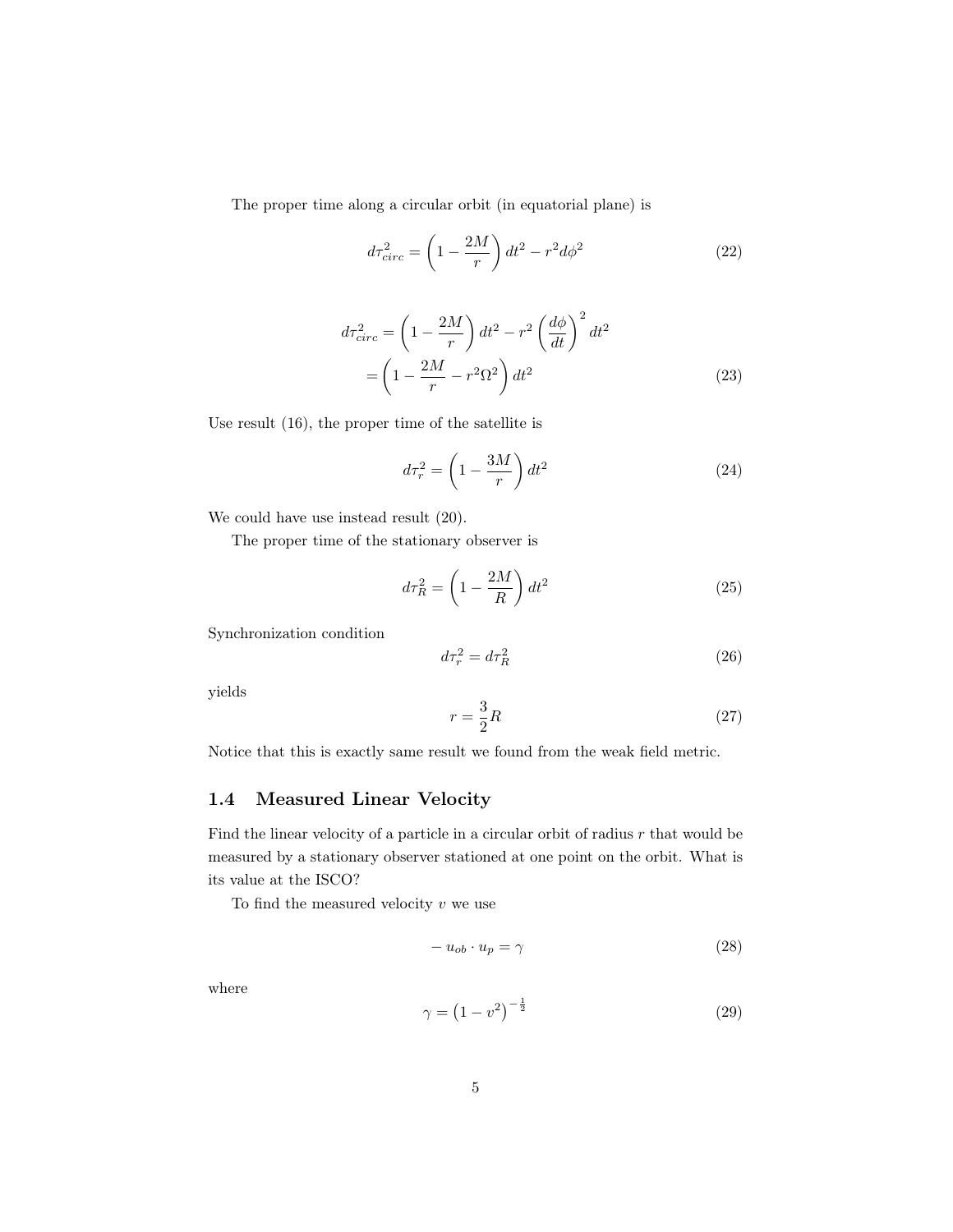$u_p$  we found in  $(21)$ 

$$
u_p^{\mu} = \left(1 - \frac{3M}{r}\right)^{-\frac{1}{2}} (1, 0, 0, \Omega)
$$
 (30)

and the stationary observer four velocity is [\(4\)](#page-1-8)

$$
u_{ob}^{\mu} = \left( \left( 1 - \frac{2M}{r} \right)^{-\frac{1}{2}}, 0, 0, 0 \right)
$$
 (31)

[\(28\)](#page-4-1) becomes

$$
\gamma = -g_{tt}u_{ob}^t u_p^t = \left(1 - \frac{2M}{r}\right) \left(1 - \frac{2M}{r}\right)^{-\frac{1}{2}} \left(1 - \frac{3M}{r}\right)^{-\frac{1}{2}}
$$

$$
= \left(1 - \frac{2M}{r}\right)^{\frac{1}{2}} \left(1 - \frac{3M}{r}\right)^{-\frac{1}{2}}
$$
(32)

⇒

$$
1 - v^2 = \frac{1 - \frac{3M}{r}}{1 - \frac{2M}{r}}
$$
\n(33)

⇒

<span id="page-5-1"></span>
$$
v^2 = 1 - \frac{1 - \frac{3M}{r}}{1 - \frac{2M}{r}} = \frac{\frac{M}{r}}{1 - \frac{2M}{r}}
$$
(34)

$$
v = \left(\frac{M}{r}\right)^{1/2} \left(1 - \frac{2M}{r}\right)^{-1/2}
$$
 (35)

ISCO (Innermost stable circular orbit) is

$$
R_{ISCO} = 6M\tag{36}
$$

Plug in [\(35\)](#page-5-1) we find

$$
v_{ISCO} = \frac{1}{2} \tag{37}
$$

### <span id="page-5-0"></span>1.5 Perturbation Of A Circular Orbit

A small perturbation of an unstable circular orbit will grow exponentially in time, and a small perturbation of a stable circular orbit will oscillate harmonically in time. Show that a small displacement  $\Delta r$  from the unstable/stable maximum/minimum of the potential  $r_m$  will change as  $\Delta r \propto e^{\omega \tau}$  and  $\Delta r \propto cos (\omega \tau)$ respectively.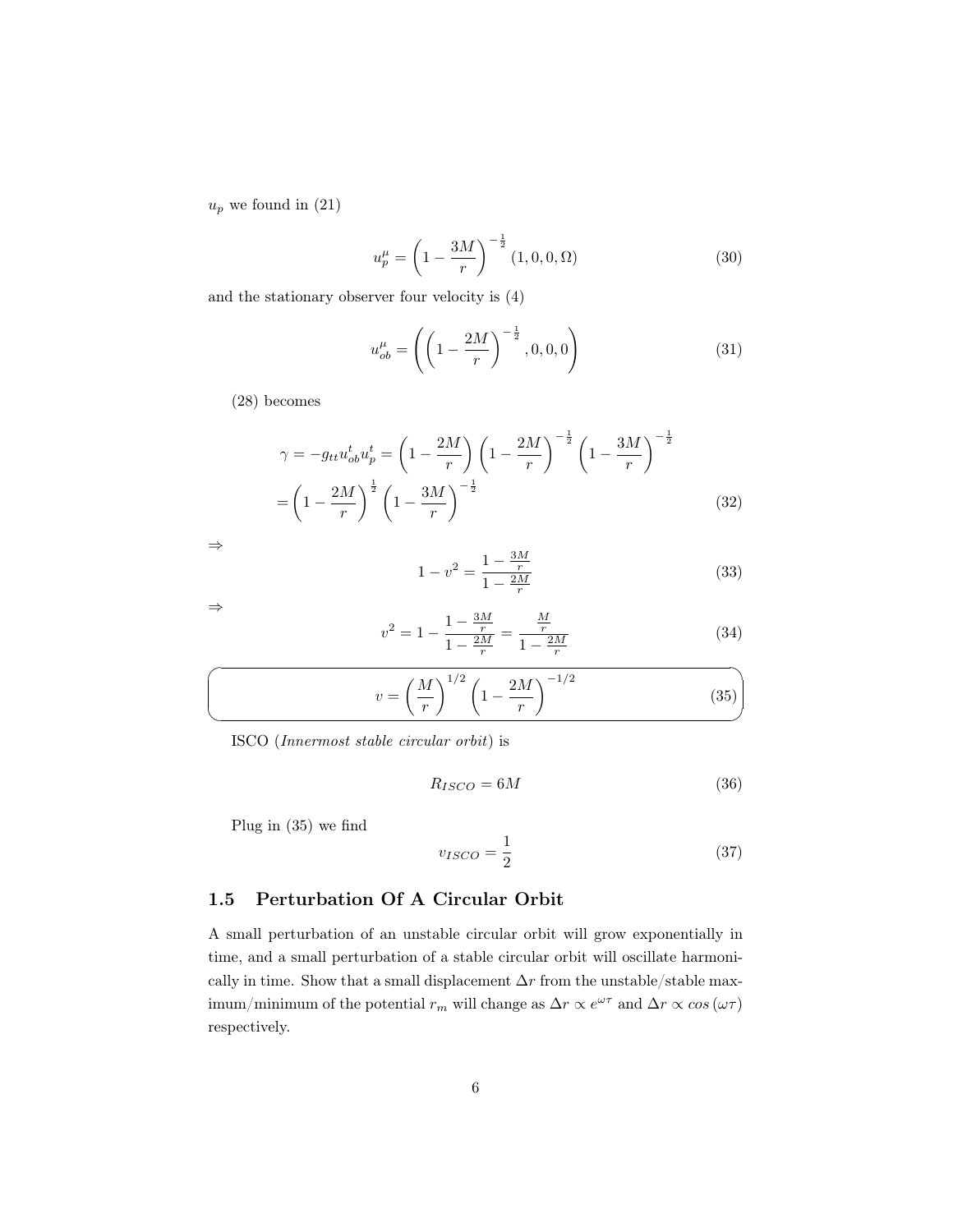Differentiate the energy equation [\(5\)](#page-1-6) with respect to  $\tau$  yields

$$
0 = \frac{dr}{d\tau}\frac{d^2r}{d\tau^2} + \frac{dV_{eff}}{dr}\frac{dr}{d\tau}
$$
\n(38)

which is the standard force-acceleration equation

<span id="page-6-2"></span>
$$
\frac{d^2r}{dr^2} = -\frac{dV_{eff}}{dr} \tag{39}
$$

We look at

<span id="page-6-1"></span>
$$
r = r_m + \Delta r \tag{40}
$$

and expand the potential around  $r_m$  to leading order in  $\Delta r$ 

$$
V_{eff}(r) = V_{eff}(r_m) + \frac{1}{2} \frac{d^2 V_{eff}}{dr^2} (r_m) (\Delta r)^2
$$
 (41)

where  $\frac{dV_{eff}}{dr}(r_m) = 0$  for circular orbits. The force to leading order is

<span id="page-6-0"></span>
$$
\frac{dV_{eff}}{dr} = \frac{d^2V_{eff}}{dr^2}(r_m)\,\Delta r\tag{42}
$$

Plug [\(42\)](#page-6-0) and [\(40\)](#page-6-1) in [\(39\)](#page-6-2)

<span id="page-6-3"></span>
$$
\frac{d^2\left(\Delta r\right)}{dr^2} = -\frac{d^2V_{eff}}{dr^2}\left(r_m\right)\Delta r\tag{43}
$$

where we used  $\frac{dr_m}{d\tau} = 0$  for circular orbits.

For perturbation around the maximum,  $\frac{d^2V_{eff}}{dr^2}(r_m) < 0$ , so denote

$$
\omega^2 = -\frac{d^2 V_{eff}}{dr^2} \left( r_m \right) \tag{44}
$$

and the equation of motion for the perturbation [\(43\)](#page-6-3) is

$$
\frac{d^2\left(\Delta r\right)}{d\tau^2} = \omega^2 \Delta r \tag{45}
$$

with a solution

|                                            | Perturbation   |
|--------------------------------------------|----------------|
| $\Delta r \propto e^{\omega \tau}$<br>(46) | around a maxi- |
|                                            | mum            |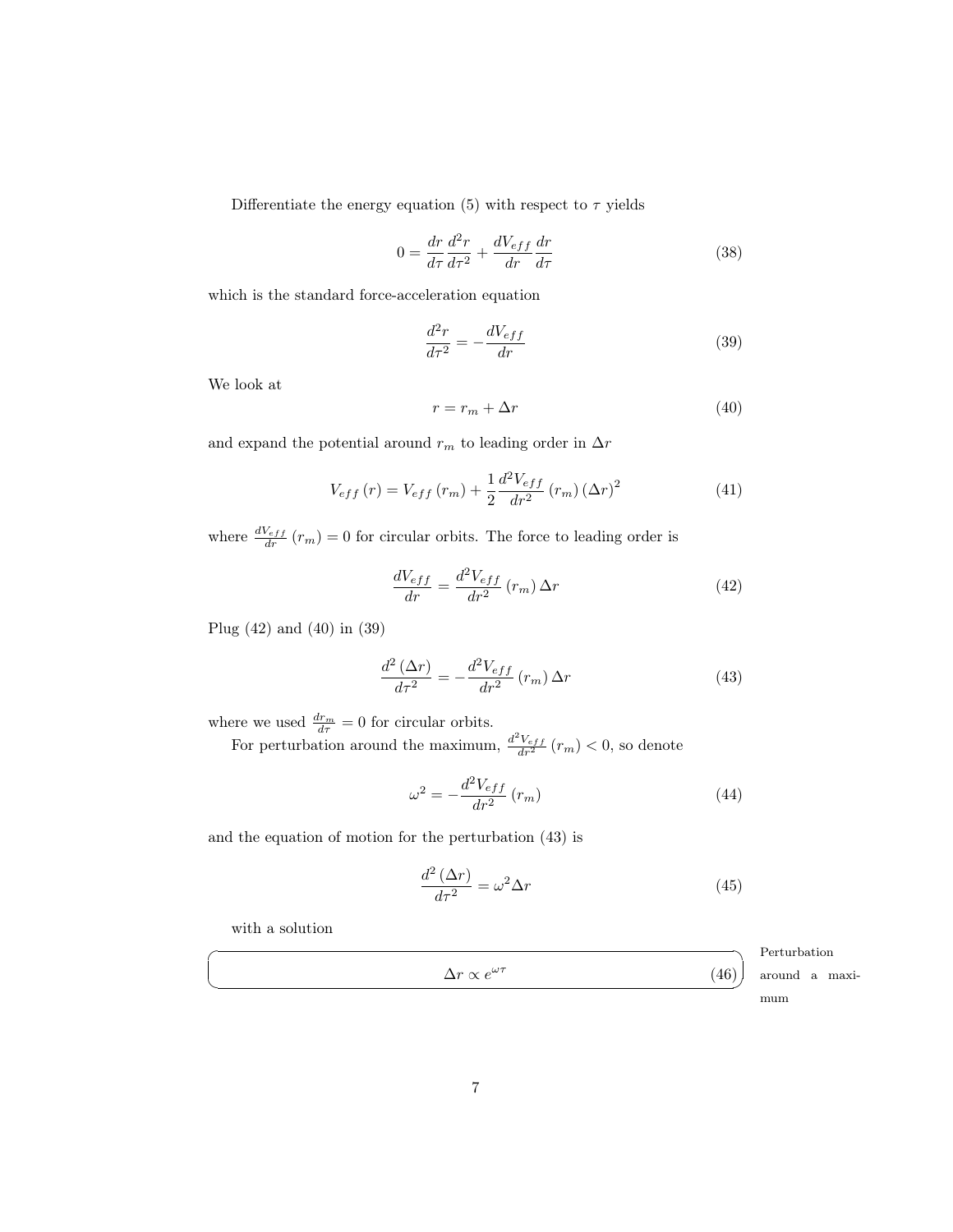For perturbation around the minimum,  $\frac{d^2V_{eff}}{dr^2}(r_m) > 0$ , so denote

$$
\omega^2 = \frac{d^2 V_{eff}}{dr^2} \left( r_m \right) \tag{47}
$$

and the equation of motion for the perturbation [\(43\)](#page-6-3) is

$$
\frac{d^2\left(\Delta r\right)}{d\tau^2} = -\omega^2 \Delta r\tag{48}
$$

with a solution

☛

 $\searrow$ 

$$
\Delta r \propto \cos(\omega \tau) \tag{49}
$$
 around a mini-

Perturbation mum

## <span id="page-7-0"></span>2 Light Rays In Schwarzschild Geometry

#### <span id="page-7-1"></span>2.1 The Basic Equations

The metric and the conserved quantities are  $(1), (2), (3)$  $(1), (2), (3)$  $(1), (2), (3)$  $(1), (2), (3)$  $(1), (2), (3)$ .

The impact parameter is

$$
b = \frac{l}{e} \tag{50}
$$

The energy equation for a massive particle is

<span id="page-7-2"></span>
$$
\frac{1}{b^2} = \frac{1}{l^2} \left(\frac{dr}{d\lambda}\right)^2 + W_{eff}(r) \tag{51}
$$

where the effective potential for massless particles is

<span id="page-7-3"></span>
$$
W_{eff}(r) = \frac{1}{r^2} \left( 1 - \frac{2M}{r} \right) = \frac{1}{r^2} - \frac{2M}{r^3}
$$
 (52)

The potential has one stationary point, a maximum at

$$
r_{max} = 3M\tag{53}
$$

with value

<span id="page-7-4"></span>
$$
W_{eff}\left(r_{max}\right) = \frac{1}{27M^2} \tag{54}
$$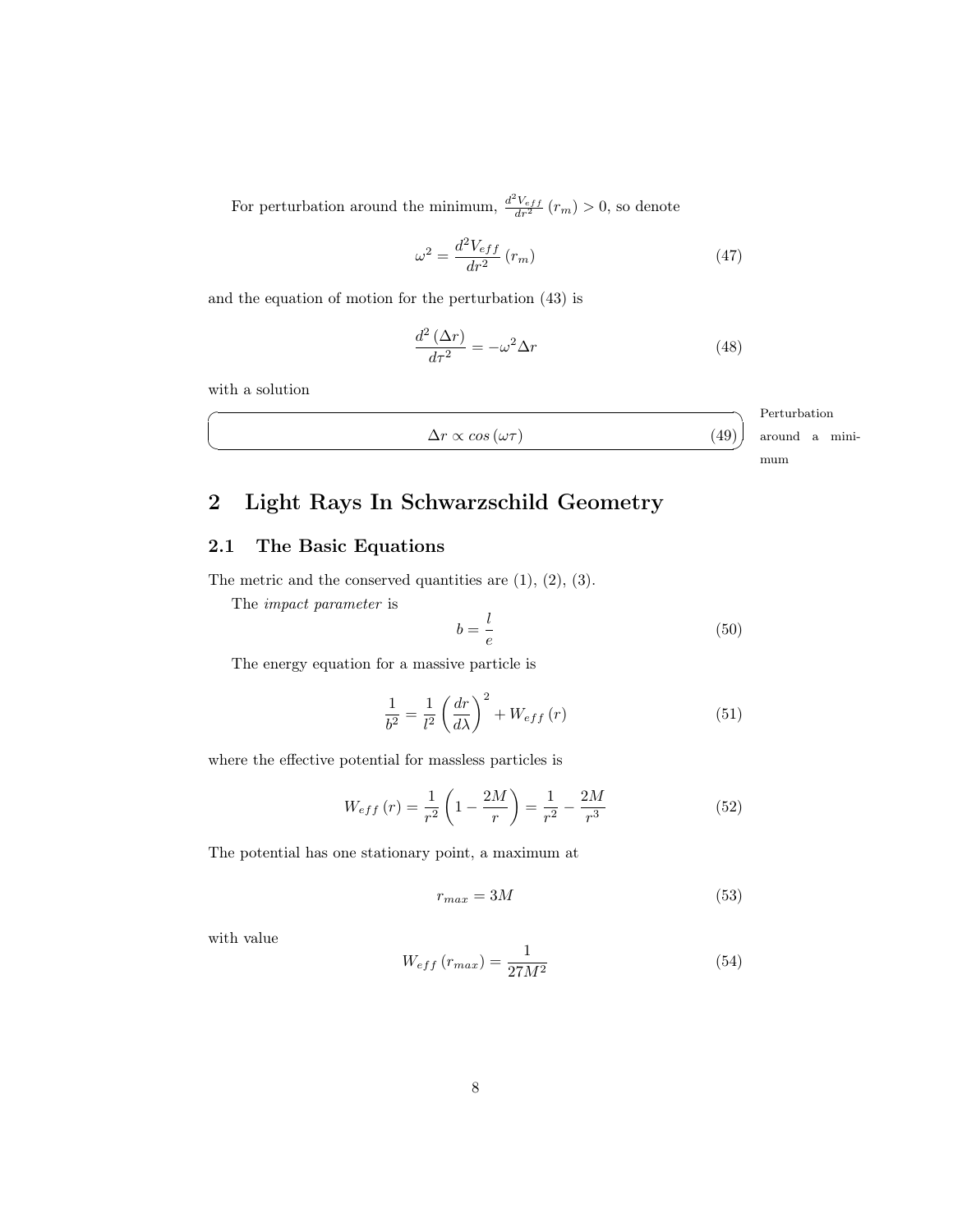#### <span id="page-8-0"></span>2.2 How Much Light Escapes To Infinity?

A stationary observer stationed at a radius  $2M < r < 3M$  sends out light rays in various directions in the equatorial plane, making angles  $\psi$  with the radial direction. Radial light rays with  $\psi = 0$  escape. What is the critical angle  $\psi_c$ beyond which the light rays will fall into the center of attraction?

A light four vector u is sent with an angle  $\psi$  from the radial direction. Let us use an orthonormal basis for the stationary observer  $(e_{\hat{t}}, e_{\hat{r}}, e_{\hat{\theta}}, e_{\hat{\phi}})$ , which points in the direction of the coordinate lines. The angle  $\psi$  is

<span id="page-8-1"></span>
$$
tan\left(\psi\right) = \frac{u^{\hat{\phi}}}{u^{\hat{r}}} = \frac{u \cdot e_{\hat{\phi}}}{u \cdot e_{\hat{r}}}
$$
\n
$$
(55)
$$

We will calculate the dot products in [\(55\)](#page-8-1) in the coordinate basis, where we have equations for conserved quantities and an energy equation. The components of the orthonormal basis vectors in coordinate basis are

<span id="page-8-2"></span>
$$
e_{\hat{\phi}}^{\mu} = \left(0, 0, 0, \frac{1}{r}\right) \tag{56}
$$

$$
e_{\hat{r}}^{\mu} = \left(0, \left(1 - \frac{2M}{r}\right)^{\frac{1}{2}}, 0, 0\right) \tag{57}
$$

Therefore

<span id="page-8-3"></span>
$$
u^{\hat{\phi}} = u \cdot e_{\hat{\phi}} = g_{\phi\phi} u^{\phi} e_{\hat{\phi}}^{\phi} = (r^2) \left(\frac{l}{r^2}\right) \frac{1}{r} = \frac{l}{r}
$$
 (58)

where we used  $(1)$ ,  $(3)$  and  $(56)$ .  $(58)$  is basically "angular momentum equals" radius times tangential velocity".

$$
u^{\hat{r}} = u \cdot e_{\hat{r}} = g_{rr} u^r e_{\hat{r}}^r = \left(1 - \frac{2M}{r}\right)^{-1} \frac{dr}{d\lambda} \left(1 - \frac{2M}{r}\right)^{\frac{1}{2}} = \left(1 - \frac{2M}{r}\right)^{-\frac{1}{2}} \frac{dr}{d\lambda}
$$
(59)

We can substitute  $\frac{dr}{d\lambda}$  from the energy equation [\(51\)](#page-7-2), [\(52\)](#page-7-3)

$$
\frac{dr}{d\lambda} = l \left( \frac{1}{b^2} - W_{eff} \left( r \right) \right)^{\frac{1}{2}}
$$
\n(60)

Plugin also [\(52\)](#page-7-3),

$$
u^{\hat{r}} = \left(1 - \frac{2M}{r}\right)^{-\frac{1}{2}} l \left(\frac{1}{b^2} - \frac{1}{r^2} \left(1 - \frac{2M}{r}\right)\right)^{\frac{1}{2}}
$$
(61)